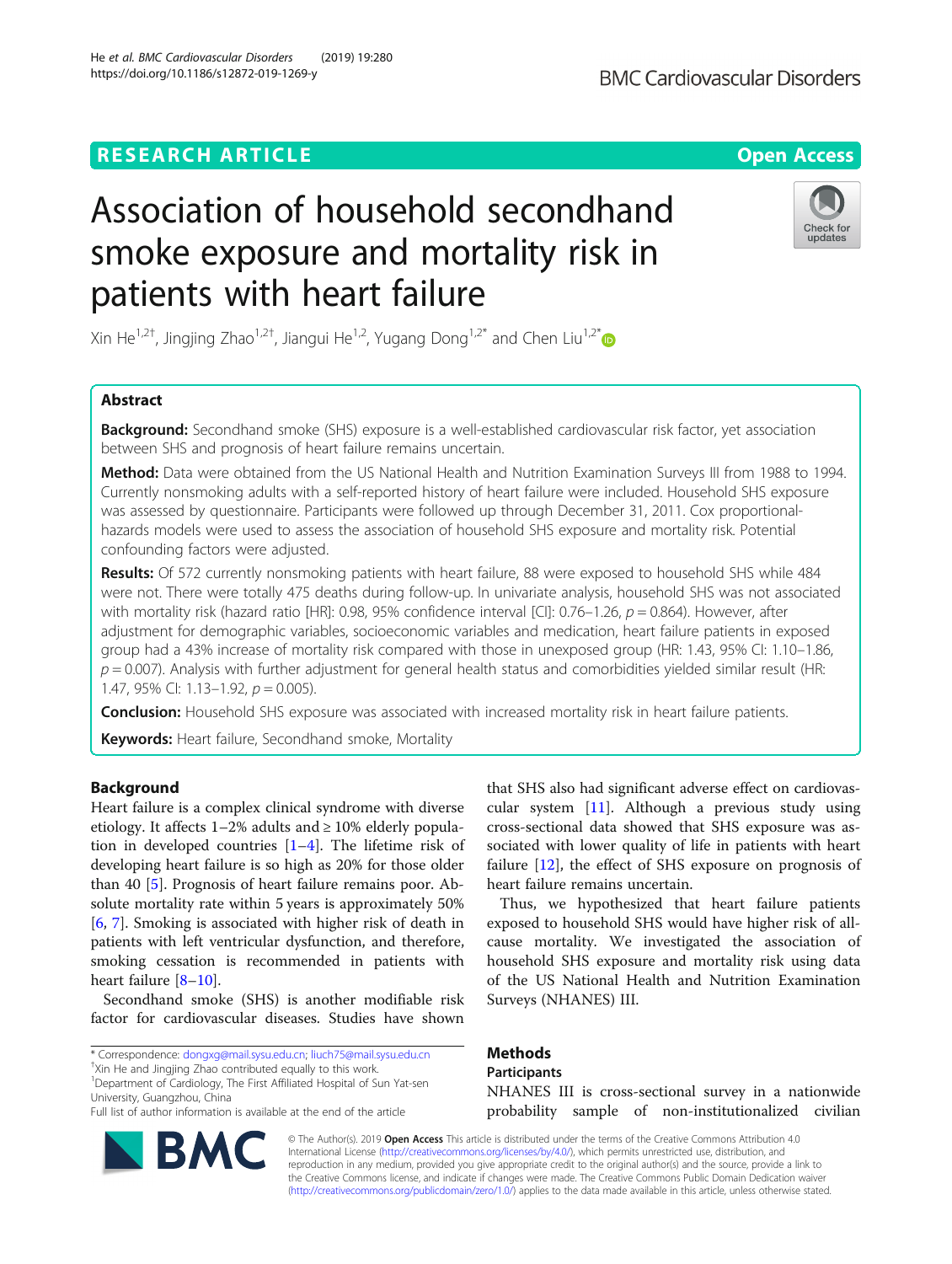resident population in the United States. It is designed to assess the health and nutritional status of adults and children in the United States. From 1988 to 1994, 33,994 sample participants were interviewed and 30,818 participants were examined. Detailed descriptions of plan and operation of NHANES III is available on the website of National Center for Health Statistics [\[13\]](#page-5-0). The study was approved by the National Center for Health Statistics Research Ethics Review Board, and a signed informed consent form was obtained from every participant. Our study included currently nonsmoking adults  $(≥18 \text{ years})$ with a self-reported history of heart failure from survey participation. Participants with a history of non-skin cancer were excluded because of poor prognosis. There were totally 19,592 adults in NHANES III. Among them, 18,810 denied a history of heart failure, and 28 had no idea about their heart failure history. There were 757 participants with a history of heart failure in NHANES III. Among them, 126 current smokers and 59 participants with a history of non-skin cancer were excluded. Finally, 572 heart failure patients were included in the analysis.

#### Household SHS exposure

Data on household SHS exposure were obtained from the Family Characteristics section of the interview. The specific question was "Does anyone who lives here smoke cigarettes?" If the answer was yes, the participant was considered to be exposed to household SHS.

## Outcome

Data on mortality status of included participants were obtained from the 2011 Public-Use Mortality Linked File. The file provided mortality follow-up data from the date of survey participation through December 31, 2011. Identifier data were matched to the National Death Index using a probabilistic matching algorithm. A detailed description of the linkage methodology has been published [\[14](#page-6-0)].

#### Statistical analysis

The primary analytic goal was to assess the association of household SHS exposure and mortality risk in patients with heart failure.

Continuous variables were expressed as mean ± SD, and categorical variables were expressed as percentage. The differences between groups were tested by t test and Pearson's chi-squared test, respectively.

We calculated unadjusted rates of death per personyear. Kaplan-Meier survival curves and log-rank test were used to evaluate the mortality risk of SHS exposed and unexposed group. We used univariate Cox proportional-hazards models to assess the association of household SHS exposure and mortality risk. Hazard

ratios (HRs) and 95% confidence intervals (CIs) were estimated. Follow-up began at the time of interview and ended on the date of death or December 31, 2011, whichever came first. We then used multivariate models to adjust for potential confounders. Model 1 included age, gender, race, education level, family income, urbanization classification of the county, medication, and NHANES III phase. Model 2 included variables in model 1, self-reported general health status, and comorbidities (hypertension, diabetes, hypercholesterolemia, myocardial infarction, chronic kidney disease, COPD/ emphysema). Model 3 included variables in model 2, physical functioning, heart rate, systolic, and diastolic blood pressure. However, analysis of Model 3 was exploratory because physical functioning, blood pressure, and heart rate are probably in the causal pathway between SHS exposure and mortality among patients with heart failure. Subgroup analyses were performed among ex-smokers (those who had smoked at least 100 cigarettes) and never-smokers (those who hadn't smoked 100 cigarettes). A sensitivity analysis was performed by excluding those who died within 6 months. We imputed missing values of covariates using multiple imputation with a Markov Chain Monte Carlo method. Variables listed in Table [1](#page-2-0) were included in the imputation model. The assumption of proportional hazards was confirmed for all variables.

All P values are two-tailed, and estimates with P values of less than 0.05 were considered statistically significant. All analyses were performed using STATA 13.

# Results

# Baseline characteristics

Baseline characteristics were summarized in Table [1](#page-2-0). Eighty-eight patients were exposed to household SHS, and 484 were not. Exposed patients were younger than the unexposed. Patients with household SHS exposure were more likely to be non-Hispanic Black, have a family income of more than 20,000 dollars, and have a larger household size, while those without exposure were more likely to live in an urbanized area, take beta-blockers, and have a history of myocardial infarction. The mean diastolic blood pressure in exposed group was 3.5 mmHg higher than that in unexposed group. Other baseline characteristics were comparable in both groups.

#### All-cause mortality

During a mean follow-up period of 9.2 years, there were 475 deaths (72 deaths in exposed group and 403 deaths in unexposed group). Rates of death per person-year were comparable between two groups (88.0 and 90.4 deaths per 1000 person-years in exposed group and unexposed group, respectively) (Table [2\)](#page-3-0). Kaplan-Meier survival curves showed similar results (P for log-rank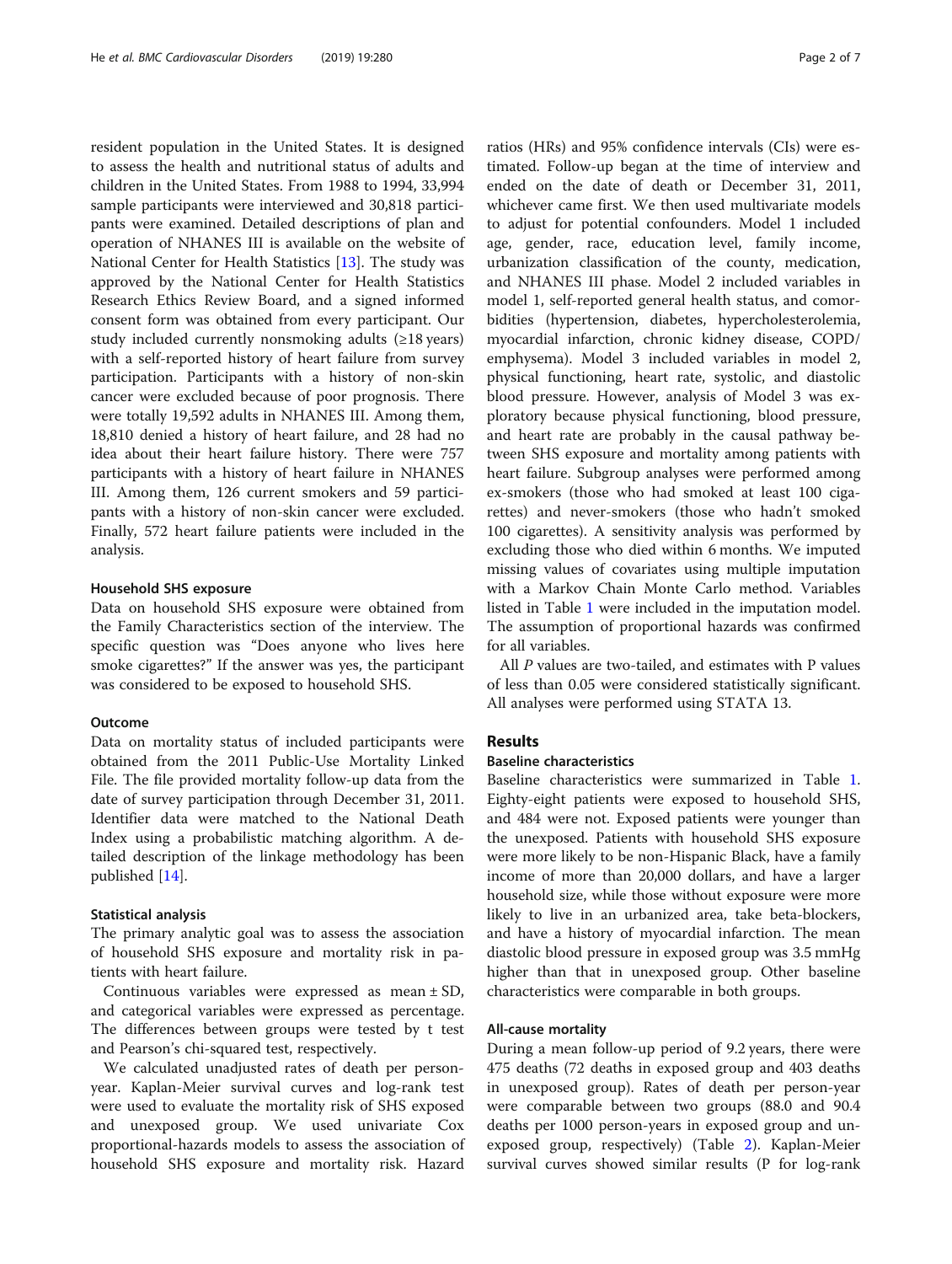## <span id="page-2-0"></span>Table 1 Baseline characteristics of included participants

|                                              | Exposed       | Unexposed     | р       |
|----------------------------------------------|---------------|---------------|---------|
| $\boldsymbol{\mathsf{n}}$                    | 88            | 484           |         |
| Male, %                                      | 47.3          | 47.7          | 0.943   |
| Age, years                                   | $66.1 + 17.1$ | $70.8 + 12.6$ | 0.001   |
| Race, %                                      |               |               | 0.003   |
| Non-Hispanic White                           | 37.5          | 49.4          |         |
| Non-Hispanic Black                           | 31.8          | 16.3          |         |
| Mexican-American                             | 25.0          | 31.2          |         |
| Other                                        | 5.7           | 3.1           |         |
| Region, %                                    |               |               | 0.162   |
| Northeast                                    | 12.5          | 12.4          |         |
| Midwest                                      | 14.8          | 17.6          |         |
| South                                        | 59.1          | 47.5          |         |
| West                                         | 13.6          | 22.5          |         |
| Urbanization Classification <sup>a</sup> , % |               |               | 0.002   |
| $\mathbf{1}$                                 | 55.7          | 61.8          |         |
| $\mathbb O$                                  | 44.3          | 38.2          |         |
| Education level, %                           |               |               | 0.759   |
| Education<12y                                | 65.5          | 67.2          |         |
| Education≥12y                                | 34.5          | 32.8          |         |
| Economic Status, %                           |               |               |         |
| Poverty income ratio < 2                     | 64.5          | 68.2          | 0.509   |
| Poverty income ratio $\geq 2$                | 35.5          | 31.8          |         |
| Family income< 20,000 dollars                | 60.4          | 73            | 0.019   |
| Family income≥20,000 dollars                 | 39.6          | $27\,$        |         |
| Military service, %                          | 18.2          | 18.5          | 0.941   |
| Household Size, %                            |               |               |         |
| 1 person                                     | $\circ$       | 124 (25.6)    | < 0.001 |
| 2 persons                                    | 26 (29.6)     | 223 (46.1)    |         |
| $\geq$ 3 persons                             | 62 (70.5)     | 137 (28.3)    |         |
| Medication, %                                |               |               |         |
| ACEI                                         | 17 (19.3)     | 105 (21.7)    | 0.617   |
| β-Blocker                                    | 6(6.82)       | 79 (16.32)    | 0.021   |
| Diuretic                                     | 30 (34.1)     | 216 (44.6)    | 0.066   |
| Digitalis                                    | 25 (29.4)     | 144 (29.6)    | 0.799   |
| Ex-smoker, %                                 | 51.0          | 46.6          | 0.443   |
| Comorbidities, %                             |               |               |         |
| Hypertensionb                                | 75.0          | 74.6          | 0.935   |
| Diabetes <sup>c</sup>                        | 33.0          | 35.1          | 0.694   |
| Hypercholesterolemiad                        | 71.6          | 70.3          | 0.819   |
| COPD/emphysema <sup>e</sup>                  | 22.7          | 30.2          | 0.157   |
| Chronic kidney diseasef                      | 71.5          | 76.8          | 0.309   |
| History of myocardial infarction             | 39.8          | 52.2          | 0.033   |
| Self-reported general health status, %       |               |               | 0.535   |
| Poor                                         | 31.2          | 27.9          |         |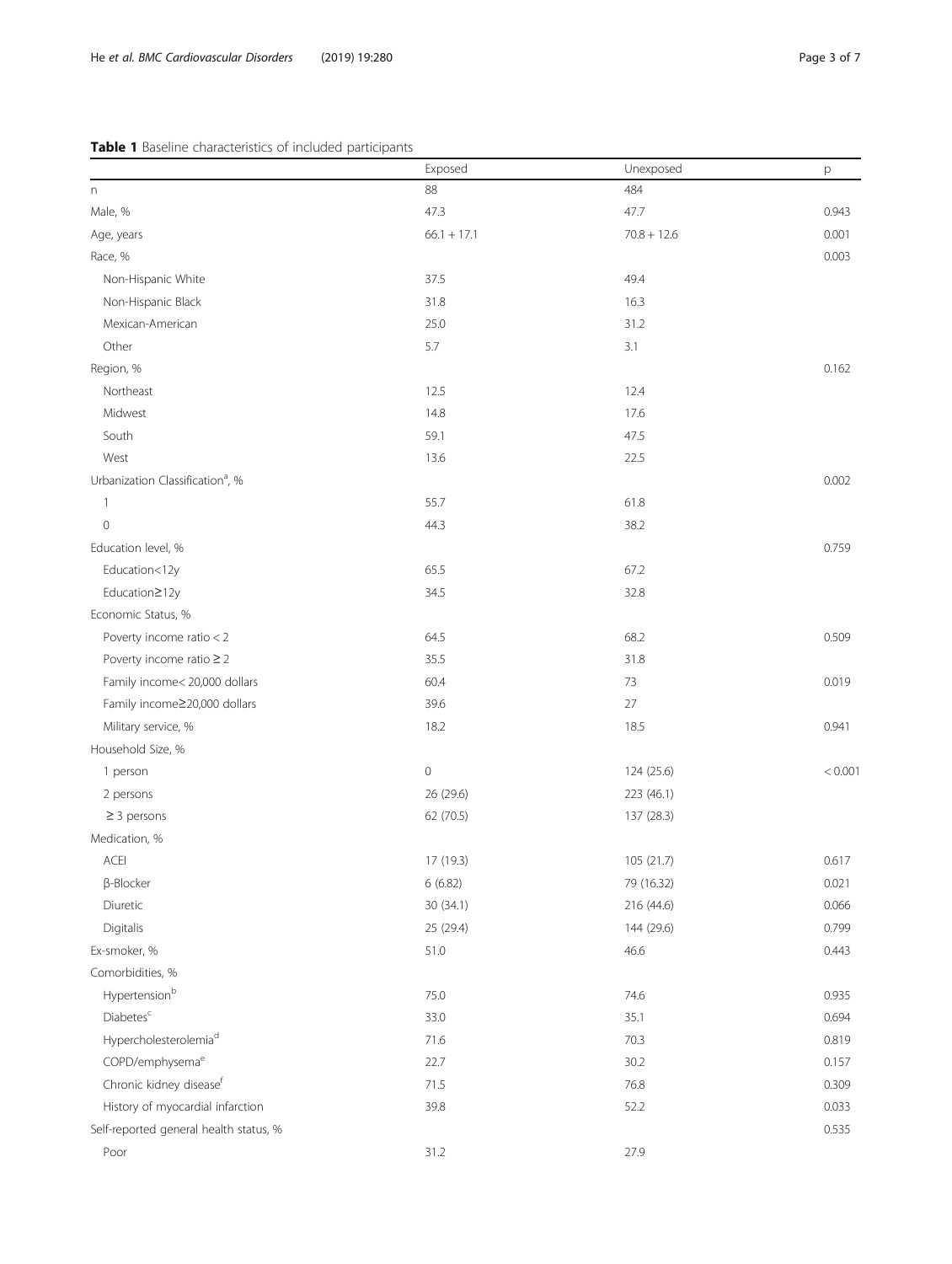|                                                                         | Exposed        | Unexposed      | p     |
|-------------------------------------------------------------------------|----------------|----------------|-------|
| Good or fair                                                            | 68.8           | 72.1           |       |
| Hospitalization during last year                                        | 43.2           | 38.9           | 0.445 |
| See doctors $> 5$ times during last year                                | 45.4           | 51.4           | 0.311 |
| Physical functioning:<br>Difficulty in walking 10 steps without rest, % |                |                | 0.148 |
| Yes                                                                     | 62.7           | 53.5           |       |
| No                                                                      | 37.3           | 46.5           |       |
| Systolic blood pressure, mmHg                                           | $142.2 + 24.1$ | $141.7 + 23.7$ | 0.849 |
| Diastolic blood pressure, mmHg                                          | $77.3 + 14.3$  | $73.8 + 13.5$  | 0.028 |
| Heart rate, bpm                                                         | $74.4 + 12.3$  | $72.6 + 12.9$  | 0.234 |
| NHANES III phase, %                                                     |                |                | 0.314 |
| 1988-1991                                                               | 54 (61.4)      | 269 (55.6)     |       |
| 1991-1994                                                               | 34 (38.6)      | 215 (44.4)     |       |
| Mean follow-up, years                                                   | $9.3 \pm 7.1$  | $9.2 \pm 6.9$  | 0.920 |

#### <span id="page-3-0"></span>Table 1 Baseline characteristics of included participants (Continued)

<sup>a</sup>1: Central or fringe counties of metro areas with a population of more than 1 million; 0: All other areas

 ${}^{b}BP \geq$ 140/90 mmHg or on antihypertensive medications or self-report<br>SHbA  $\rightarrow$  6.5% or on diabetes medications or self-report

 ${}^{\text{c}}$ HbA<sub>1c</sub>  $\geq$  6.5% or on diabetes medications or self-report

Total serum cholesterol <sup>≥</sup>240 mg/dL or on anti-cholesterol medications or self-report <sup>e</sup>

Forced expiratory volume 1/forced vital capacity ratio < 0.7 or self-report

 $^{\mathsf{f}}$ Urine albumin to urine creatinine ratio > 30 mg/g or estimated glomerular filtration rate < 60 mL/min/1.73m $^2$ 

test =  $0.864$ ) (Fig. [1\)](#page-4-0). Results of Cox regression models were summarized in Table [3](#page-4-0). In the univariate analysis, household SHS exposure was not associated an increased mortality risk (HR: 0.98, 95% CI: 0.76–1.26,  $p =$ 0.854). However, after adjusting for demographic variables, socioeconomic variables, and medication in Model 1, household SHS exposure was associated of a 43% increase of mortality risk (HR: 1.43, 95% CI: 1.10–1.86,  $p = 0.007$ ). Model 2 further adjusted for self-reported general health status and baseline comorbidities, and HR for the association was 1.47 (95% CI: 1.13–1.92,  $p =$ 0.005). Result in Model 3 was consistent. In subgroup analyses, the associations of household SHS and mortality risk did not differ significantly between ex-smokers and never-smokers (p for interaction> 0.1). Excluding death within 6 months did not significantly change the results (HR: 1.38, 95% CI: 1.05–1.82, p = 0.020 for Model 1; HR: 1.42, 95% CI: 1.08–1.88, p = 0.014 for Model 2; HR: 1.35, 95% CI: 1.02–1.80,  $p = 0.037$ ).

## **Discussion**

This study suggested that household SHS exposure was associated with an increased risk of death among heart failure patients. The results were consistent in analyses with different levels of adjustment. As far as we know, this is the first study to assess the association between household SHS exposure and mortality risk of heart failure.

Suskin et al. analyzed data from the Studies of Left Ventricular Dysfunction trials, and found that active smoking was associated with a 41% increase of mortality risk among patients with left ventricular dysfunction. This study also found no significant difference in mortality risks between ex-smokers and never-smokers, suggesting that smoking cessation could reduce the mortality risk [\[9\]](#page-5-0). In our analyses among currently nonsmoking adults, HRs for associations of household SHS exposure and mortality risk ranged from 1.40 to 1.47 with different levels of adjustment. In the subgroup analyses, associations of household SHS and mortality risk were similar among ex-smokers and never-smokers. These results implied that effect of household SHS on mortality risk could be as large as active smoking, and that exposure to household SHS could eliminate the benefit of smoking cessation among patients with heart failure. The substantial effect of household SHS on heart failure prognosis makes it an unignorable risk factor. More attention should be paid on avoiding exposure of

Table 2 Mortality incidence rate in household secondhand smoke exposed and unexposed group

|           |                     | .           |                                      |
|-----------|---------------------|-------------|--------------------------------------|
|           | Number of mortality | Person-year | Incidence rate, per 1000 person-year |
| Exposed   |                     | 817.8       | 88.0                                 |
| Unexposed | 403                 | 4.48.8      | 90.4                                 |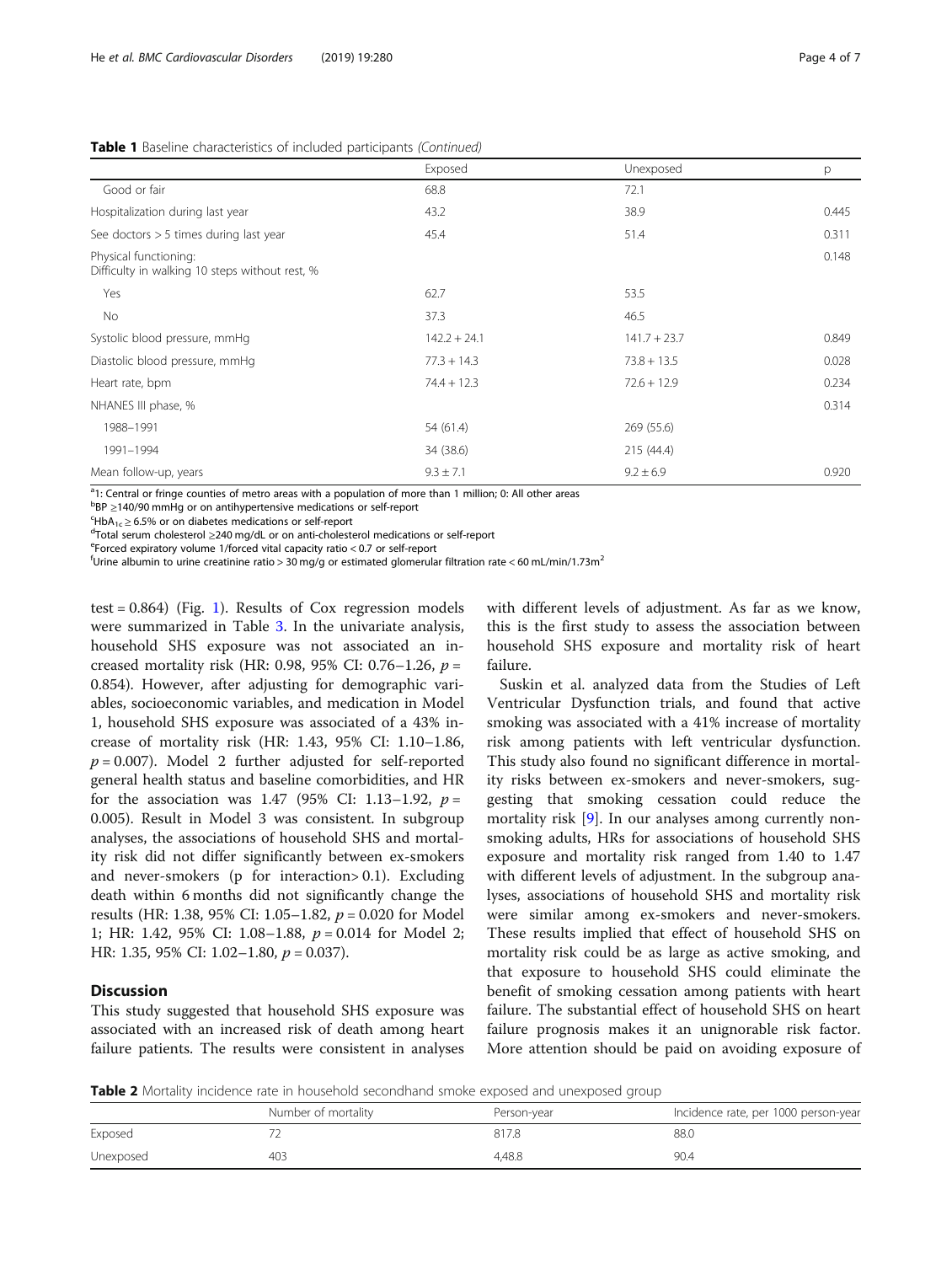<span id="page-4-0"></span>

household SHS in management of heart failure. Personal smoking cessation will be in vain if a smoke-free environment is not provided.

Unlike multivariate analyses, univariate analyses did not found any significant associations. This could be explained by differences of baseline characteristics, especially age. Among the heart failure patients included in our analyses, those exposed to household SHS were significantly younger, probably reflecting shorter life spans of patients in this group. Harmful effect of household SHS could be covered by survival advantage of younger age. Besides, relatively high family income might also contribute to the differences between univariate and multivariate analyses [[15\]](#page-6-0).

The mechanisms of this detrimental effect are still not clear, but there are several possible explanations. Studies have shown that both acute and chronic SHS exposure are associated with decreased heart rate variability, which indicates a shift in the sympathovagal balance toward sympathetic predominance [\[16](#page-6-0)–[18\]](#page-6-0). Sustained activation of sympathetic nervous system exerts deleterious

effects on cardiovascular system in heart failure patients [[19\]](#page-6-0). SHS exposure also leads to increased inflammation and oxidative stress, which are important in the progression of heart failure [\[11](#page-5-0), [20,](#page-6-0) [21\]](#page-6-0).

Our study has several limitations. First, history of heart failure was obtained from answer to questionnaire instead of medical record, which could introduce significant recall bias. Second, we lacked information about etiology of heart failure, New York Heart Association class, and ejection fraction, and could not include them in the multivariate analysis. These are important factors that affect the prognosis of heart failure. Third, only a very low proportion of patients in this study took medication for heart failure. Therefore, results of this study needed to be verified in current standard heart failure cohort. Fourth, we did not assess SHS exposure in the workplace, public places, social situations, etc. SHS exposure outside of the household could bias the results. Fifth, the sample size was limited. There were only 88 participants in the exposed group, which might explain the non-significant results in subgroup analyses. Given

Table 3 Associations of household SHS exposure and mortality risk among currently nonsmoking patients with heart failure

|                  | Univariate Model |                  |       | Model 1              |           |                  | Model 2 |                      |           |                  | Model 3 |                      |           |                  |       |                      |
|------------------|------------------|------------------|-------|----------------------|-----------|------------------|---------|----------------------|-----------|------------------|---------|----------------------|-----------|------------------|-------|----------------------|
|                  | <b>HR</b>        | 95% Cl p         |       | p for<br>interaction | <b>HR</b> | 95% CI           | $\Box$  | p for<br>interaction | <b>HR</b> | 95% CI           | D       | p for<br>interaction | <b>HR</b> | 95% Cl p         |       | p for<br>interaction |
| Overall          | 0.98             | $0.76 -$<br>1.26 | 0.864 |                      | 1.43      | $1.10-$<br>1.86  | 0.007   |                      | .47       | $1.13-$<br>1.92  | 0.005   |                      | .40       | $1.07 -$<br>1.84 | 0.016 |                      |
| Never-<br>smoker | 1.02             | $0.72 -$<br>1.46 | 0.889 | 0.307                | 1.41      | $0.96-$<br>2.08  | 0.079   | 0.639                | -51       | $1.02 -$<br>2.23 | 0.040   | 0.921                | -39       | $0.93 -$<br>2.09 |       | $0.112 \quad 0.620$  |
| Ex-<br>smoker    | 0.96             | $0.67 -$<br>1.37 | 0.829 |                      | l 48.     | $1.02 -$<br>2.17 | 0.040   |                      | .46       | $0.98 -$<br>2.18 | 0.066   |                      | 1.47      | $0.98 -$<br>2.22 | 0.065 |                      |

HR hazard ratio, CI confidence interval

Model 1 adjusted for age, gender, race, education level, family income, urbanization classification, and medications, NHANES III phase

Model 2 adjusted for variables in Model 1, general health status, and comorbidities

Model 3 adjusted for variables in Model 2 and physical functioning, heart rate, systolic, and diastolic blood pressure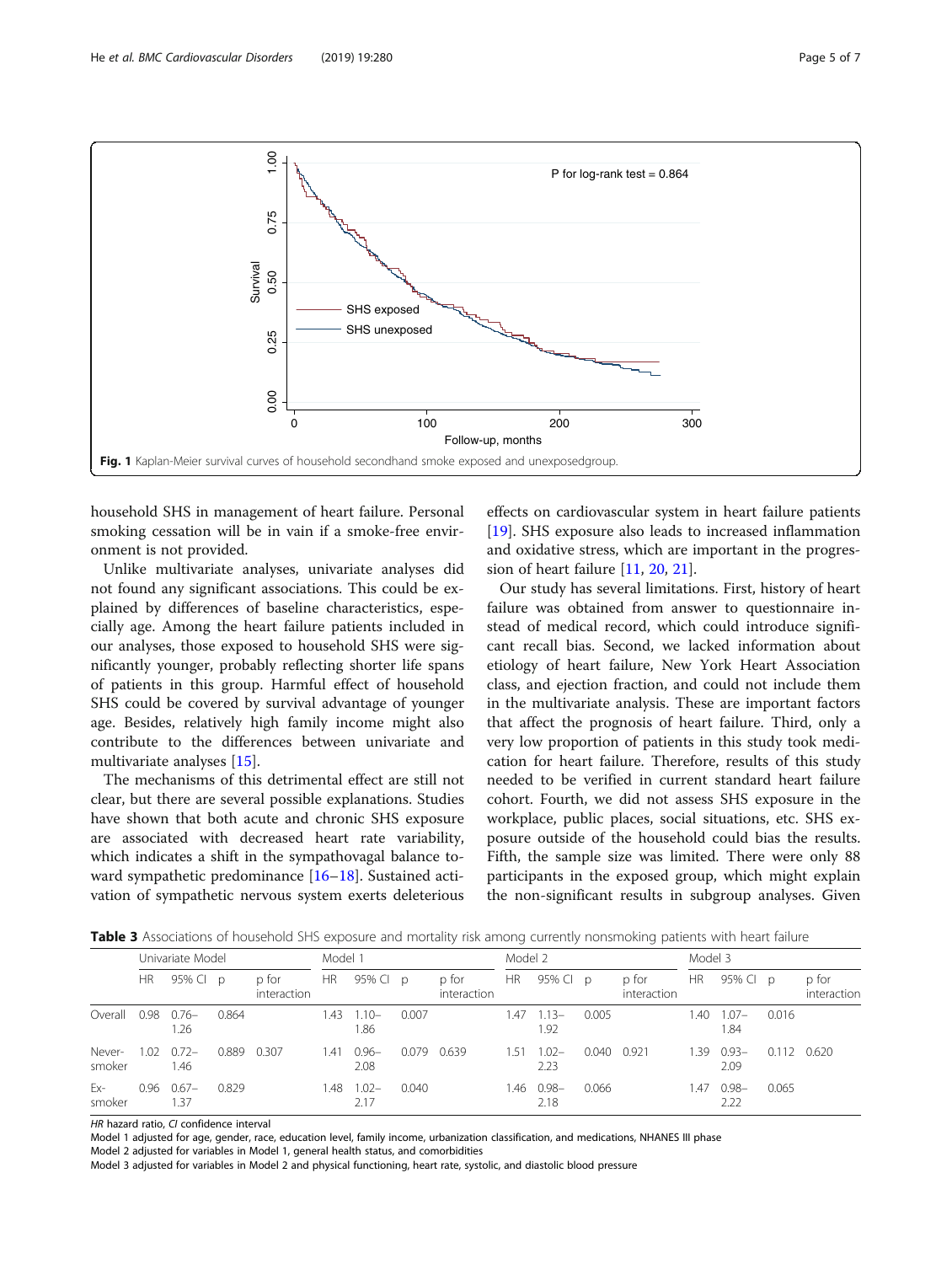<span id="page-5-0"></span>the limitations mentioned above, results of this study should be interpreted with caution. Sixth, reverse causality could not be ruled out in this study. As family member might pay more attention to patient care if heart failure was more severe. Therefore, advanced heart failure patients might be less likely exposed to household SHS, and the effect of SHS in this study might be underestimated. Seventh, SHS was not included as a timedependent variable. As SHS exposure status could change during follow-up, using baseline SHS could introduce bias. Eighth, our study assessed SHS only as a binary variable. The dose-response relation of SHS and prognosis of heart failure should be evaluated in detail in future study.

Nevertheless, there were also several strengths in this study. First, using data from a nation-wide survey, the studied participants were representative of heart failure patients in community. Second, current smokers were not included in this study to avoid the influence of active smoking. Although former smokers were included, the effect of former smoking was also evaluated in a subgroup analysis. Third, average follow-up period was almost 10 years in this study, which was long enough to assess the long-term effect of SHS.

#### Conclusions

In conclusion, household SHS exposure was associated with increased mortality risk in currently nonsmoking patients with heart failure, which was similar in magnitude to the effect of active smoking. The detrimental effect of household SHS exposure was consistent among ex-smokers never-smokers. Avoidance of household SHS should be a crucial part of management of heart failure.

#### Abbreviations

CI: Confidence interval; HR: Hazard ratio; NHANES: National Health and nutrition examination surveys; SHS: Secondhand smoke

#### Acknowledgments

We thanked Zexuan Wu for her advice in manuscript writing.

#### Authors' contributions

CL and YD developed the idea of the study. XH obtained the data, performed analysis, interpreted the results, and wrote the manuscript. JZ participated in data analysis and results interpretation. JH participated in manuscript writing and revision. All authors have read and approved the manuscript and agreed with their contributions.

#### Funding

This work was supported by Natural Science Foundation of China (No. 81770392, No. 81770394, No. 81700344, No. 81800344, No. 81800345), Science and Technology Program Foundation of Guangdong (No. 2017A020215156) and Medical Research Foundation of Guangdong Province (No. 2017A030310311, No. A2018107, No. A2018082).

#### Availability of data and materials

Data used in this study were available on the website of National Center for Health Statistics, [https://www.cdc.gov/nchs/tutorials/NHANES/Preparing/](https://www.cdc.gov/nchs/tutorials/NHANES/Preparing/Download/Frame2_III.htm)

[Download/Frame2\\_III.htm.](https://www.cdc.gov/nchs/tutorials/NHANES/Preparing/Download/Frame2_III.htm) The NHANES III database was open to the public and did not require any ethical or administrative permission.

#### Ethics approval and consent to participate

An ethics statement was not required for this work. Data used in the analysis were anonymized. The NHANES III database was open to the public and did not require any ethical or administrative permission.

#### Consent for publication

Not Applicable.

#### Competing interests

The authors declared no conflict of interest.

#### Author details

<sup>1</sup>Department of Cardiology, The First Affiliated Hospital of Sun Yat-sen University, Guangzhou, China. <sup>2</sup>NHC Key Laboratory of Assisted Circulation, Sun Yat-sen University, Guangzhou, China.

## Received: 1 January 2019 Accepted: 19 November 2019 Published online: 02 December 2019

#### References

- 1. Bleumink GS, Knetsch AM, Sturkenboom MC, Straus SM, Hofman A, Deckers JW, Witteman JC, Stricker BH. Quantifying the heart failure epidemic: prevalence, incidence rate, lifetime risk and prognosis of heart failure the Rotterdam study. Eur Heart J. 2004;25:1614–9.
- 2. Ceia F, Fonseca C, Mota T, Morais H, Matias F, de Sousa A, Oliveira A. Prevalence of chronic heart failure in southwestern Europe: the EPICA study. Eur J Heart Fail. 2002;4:531–9.
- 3. Mosterd A, Hoes AW. Clinical epidemiology of heart failure. Heart. 2007;93: 1137–46.
- 4. Redfield MM, Jacobsen SJ, Burnett JJ, Mahoney DW, Bailey KR, Rodeheffer RJ. Burden of systolic and diastolic ventricular dysfunction in the community: appreciating the scope of the heart failure epidemic. JAMA. 2003;289:194–202.
- 5. Djousse L, Driver JA, Gaziano JM. Relation between modifiable lifestyle factors and lifetime risk of heart failure. JAMA. 2009;302:394–400.
- 6. Levy D, Kenchaiah S, Larson MG, Benjamin EJ, Kupka MJ, Ho KK, Murabito JM, Vasan RS. Long-term trends in the incidence of and survival with heart failure. N Engl J Med. 2002;347:1397–402.
- 7. Roger VL, Weston SA, Redfield MM, Hellermann-Homan JP, Killian J, Yawn BP, Jacobsen SJ. Trends in heart failure incidence and survival in a community-based population. JAMA. 2004;292:344–50.
- 8. Ponikowski P, Voors AA, Anker SD, Bueno H, Cleland JG, Coats AJ, Falk V, Gonzalez-Juanatey JR, Harjola VP, Jankowska EA, Jessup M, Linde C, Nihoyannopoulos P, Parissis JT, Pieske B, Riley JP, Rosano GM, Ruilope LM, Ruschitzka F, Rutten FH, van der Meer P. ESC guidelines for the diagnosis and treatment of acute and chronic heart failure: the task force for the diagnosis and treatment of acute and chronic heart failure of the European Society of Cardiology (ESC). Developed with the special contribution of the heart failure association (HFA) of the ESC. Eur J Heart Fail. 2016;18:891–975.
- 9. Suskin N, Sheth T, Negassa A, Yusuf S. Relationship of current and past smoking to mortality and morbidity in patients with left ventricular dysfunction. J Am Coll Cardiol. 2001;37:1677–82.
- 10. Yancy CW, Jessup M, Bozkurt B, Butler J, Casey DJ, Drazner MH, Fonarow GC, Geraci SA, Horwich T, Januzzi JL, Johnson MR, Kasper EK, Levy WC, Masoudi FA, McBride PE, McMurray JJ, Mitchell JE, Peterson PN, Riegel B, Sam F, Stevenson LW, Tang WH, Tsai EJ, Wilkoff BL. 2013 ACCF/AHA guideline for the management of heart failure: a report of the American College of Cardiology Foundation/American Heart Association task force on practice guidelines. J Am Coll Cardiol. 2013;62:e147–239.
- 11. Barnoya J, Glantz SA. Cardiovascular effects of secondhand smoke: nearly as large as smoking. Circulation. 2005;111:2684–98.
- 12. Weeks SG, Glantz SA, De Marco T, Rosen AB, Fleischmann KE. Secondhand smoke exposure and quality of life in patients with heart failure. Arch Intern Med. 2011;171:1887–93.
- 13. National Center For Health Statistics. National Health and Nutrition Examination Survey: Questionnaires, datasets, and related documentation. Available from [https://www.cdc.gov/nchs/nhanes/nhanes\\_questionnaires.htm](https://www.cdc.gov/nchs/nhanes/nhanes_questionnaires.htm).